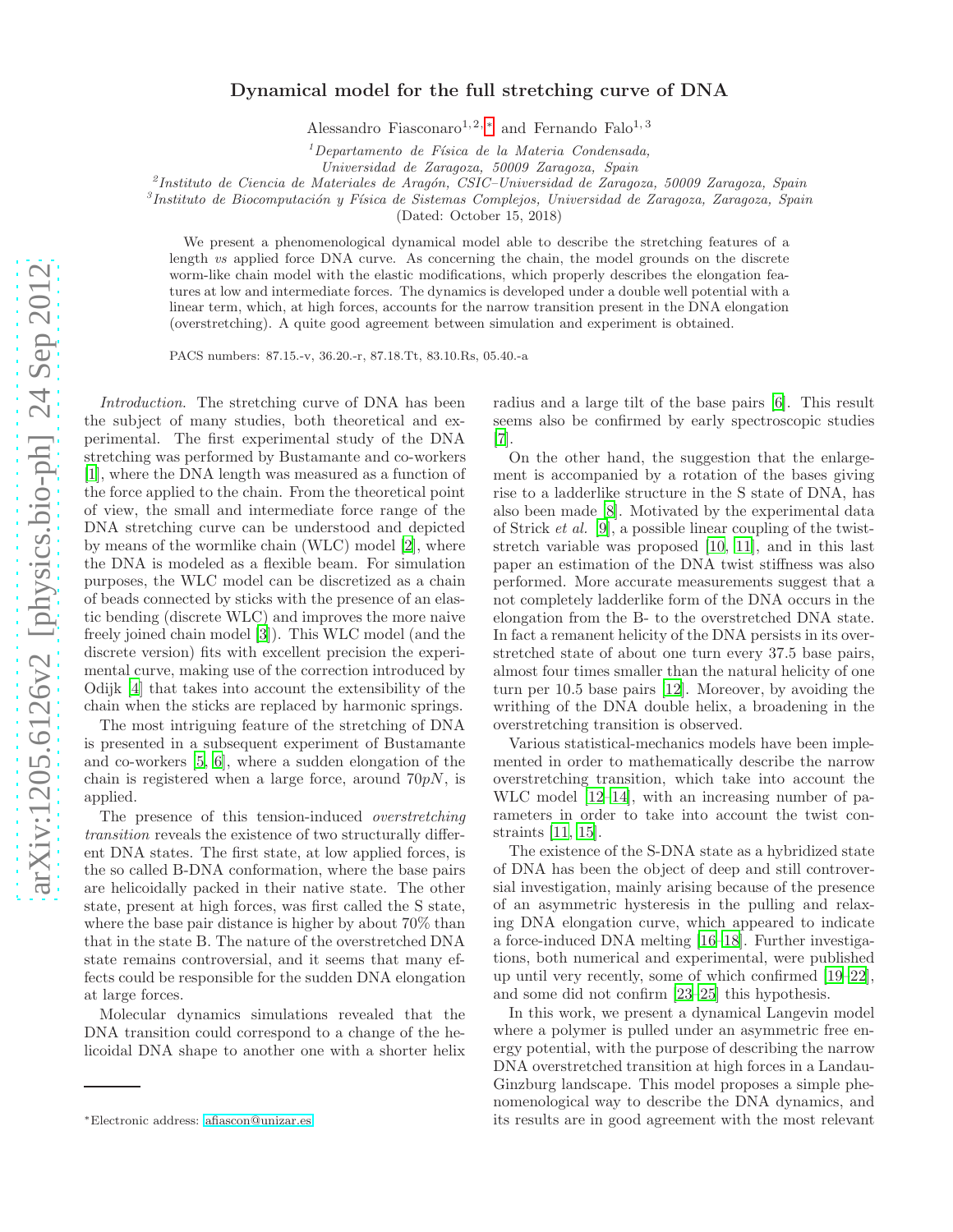

<span id="page-1-0"></span>FIG. 1: Scheme of linear chain in 3D space. In (a) the chain is free to move in the thermal bath, while in (b) is pulled from each end with a force  $F_p$ .



<span id="page-1-1"></span>FIG. 2: Potential for different values of the force  $F_p$  acting on the chain. The forces increase from the upper to the lower curves.

experimental outcomes. The model we present doesn't enter in the microscopic details of the DNA elongated state, if melting is or is not responsible for it. The description presented is valid regardless of the specific microscopic state of the DNA. In this sense the model is general and can be included as an ingredient into other more complex processes like DNA translocation driven by molecular and nanotechnological motors.

The chain model. We model the DNA molecule by a three-dimensional  $(3D)$  polymeric chain of N dimensionless monomers connected by nonharmonic springs [\(1\)](#page-1-0). In spite of the usual harmonic interaction [\[26\]](#page-3-20), our elastic potential energy is given by

<span id="page-1-3"></span>
$$
V_{\rm el}(d_i) = \frac{k_e}{2} \sum_{i=1}^{N} (d_i - l_0)^2 (d_i - l_1)^2 + k_l d_i, \qquad (1)
$$

where  $k_e$  is the elastic parameter,  $\mathbf{r}_i$  is the position of the *i*-th particle,  $d_i = |\mathbf{d}_i| = |\mathbf{r}_{i+1} - \mathbf{r}_i|$  is the distance between the monomers  $i+1$  and  $i$ , and  $l_0$  and  $l_1$  are minima of the potential representing approximately the equilibrium distance between adjacent monomers, at weak and strong forces respectively. The potential is plotted in Fig. [2.](#page-1-1) The parameter  $k_l$  is chosen in such a way that the middle of the force transition corresponds to equal probabilities to cross the elongation potential barrier from either *left to right* (enlargement) or *right to left* (constriction).

The model takes into account the bending energy with



<span id="page-1-2"></span>FIG. 3: DNA length vs Force. Parameters:  $t_s = 5 \times 10^6$ ,  $N = 100, k_BT = 4.1, k_b = 10, k_e = 1190, \text{ and } k_l = 89 \text{ (units)}$ given in the text).

a term given by

$$
V_{\text{ben}}(\theta_i) = \frac{k_b}{2} \sum_{i=1}^{N} [1 - \cos(\theta_i - \theta_0)],
$$
 (2)

where  $k_b$  is the bending elastic constant, and  $\theta_i$  is the angle between the link  $\mathbf{d}_{i+1}$  and the link  $\mathbf{d}_i$ .

The dynamics of the chain is given by the overdamped equation of motion

$$
\dot{\mathbf{r}}_i = -\nabla_i V_{\text{el}}(d_i) - \nabla_i V_{\text{ben}}(\theta_i) - \sqrt{2k_B T} \xi(t), \quad (3)
$$

where  $\xi(t)$  represents the thermal contribution as a Gaussian uncorrelated noise, and the time  $t$  is scaled with the damping  $\gamma$  as  $t \to t/\gamma$ . Time units are then given in  $s\gamma^{-1}$ . The nabla operator is defined as  $\nabla_i = \frac{\partial}{\partial x_i}$ **i** +  $\partial/\partial y_i$ **j** +  $\partial/\partial z_i$ **k**. Two forces  $F_p$  and  $-F_p$  act on the chain on the first and last monomer respectively in order to stretch the polymer. The figures show the length of the DNA polymer as a function of the applied force  $F_p$ .

Results. We performed various computer simulations with a Runge-Kutta stochastic algorithm for a long fixed simulation time  $t_s = 5 \times 10^6$  time units (t.u.), and  $dt = 0.01$ . We set the units of energy and length to be  $E_u = 4.1$  pN nm (thermal energy at room temperature) and  $l_u = 5.3$  nm, respectively. With these units the parameters used in simulations are  $k_BT = E_u$ ,  $k_e$  = 1190 $E_u/l_u^4$ ,  $l_0 = l_u$ ,  $l_1 = 1.7l_u$ ,  $k_b$  = 10 $E_u l_u$ , and  $\theta_0 = 0$ . Thus the persistence length of the chain is  $\xi = k_b/k_B T = 10l_u = 53$  nm, which gives the correct WLC model fit from the experimental data. The parameter  $k_e$  is determined from the extended WLC model in order to fit the DNA elongation data in region II, and analogously for the bending parameter  $k_b$ .

After a thermalization time of  $t_s = 1 \times 10^6$  t.u., the average of the lengths at all subsequent times has been evaluated with respect to the contour length  $d_c$  of the polymer, with  $d_c = (N-1)l_0$ , and the values are plotted in Fig. [3,](#page-1-2) where a very good agreement between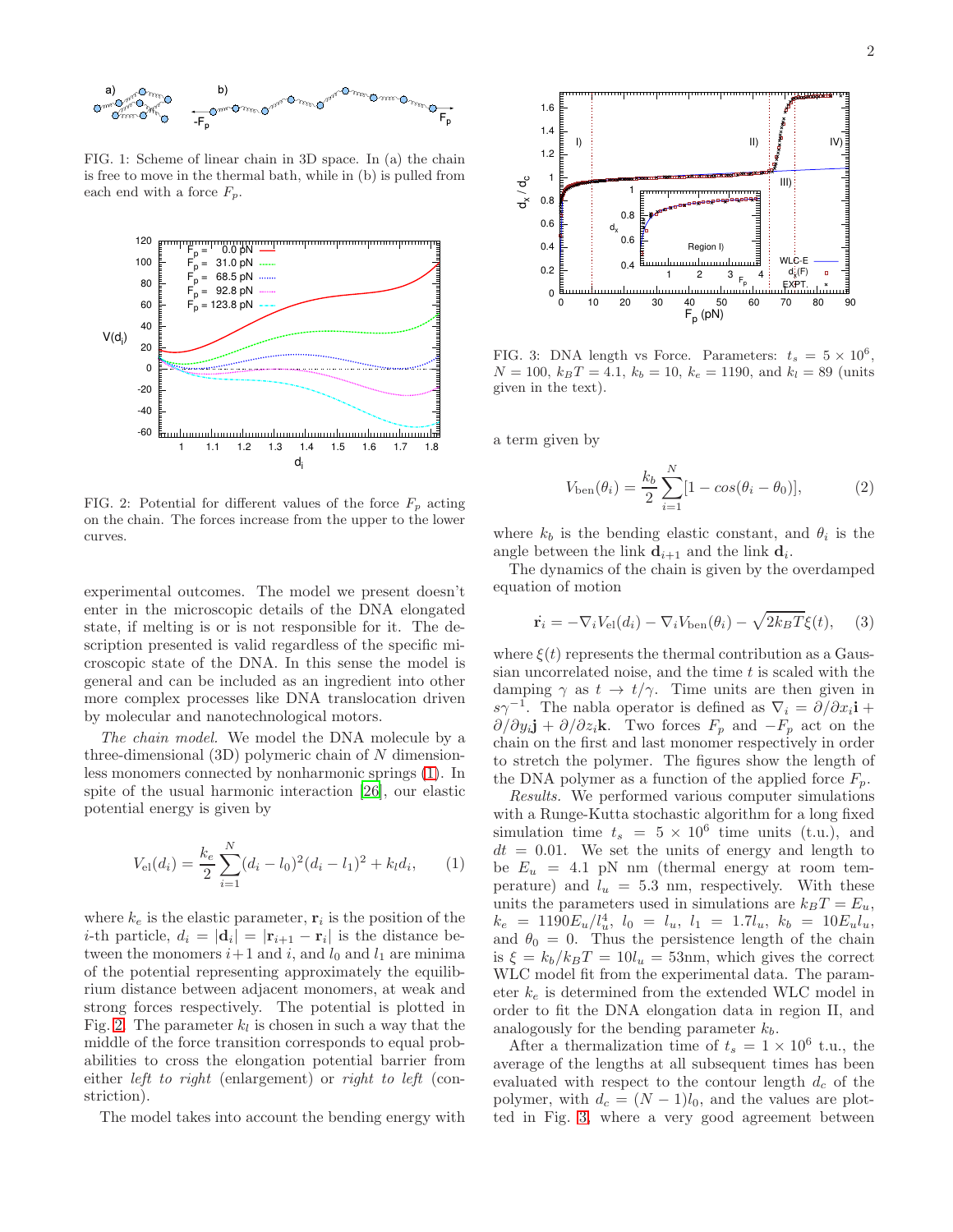the computer simulation (brown ⊡) and the experiments  $(black \times)$  is shown [\[5\]](#page-3-4).

The inset of the figure shows good agreement also at low force values. The full line represents the prediction of the WLC model in region I and II, which follows very well both the simulations points and the experimental ones. Figure [4](#page-2-0) shows the density distribution of the link length close to the transition. It is there evident that a gradual increase of the number of enlarged links (i.e.,  $d_i \approx 1.7$ ) is produced by increasing the applied pull force  $F_p$ .

The transition between the regimes II (B-DNA) and IV (overstertched) arises in the very short force range. We model this feature using the Ginzburg-Landau (GL) effective potential given in Eq. [\(1\)](#page-1-3). This approach has also been used to describe the B-DNA to Z-DNA transition [\[27\]](#page-3-21). In the GL phase transition theory, an asymmetrical contribution to the free energy gives rise to a discontinuous (first-order) phase transition with the temperature  $T$  as control parameter [\[28\]](#page-3-22). Analogously, in the present case, we obtain a sharp transition with the DNA elongation  $d_x$  as order parameter, and the force  $F_p$  as control, with the difference with respect to the standard behavior that the intensity of thermal fluctuations is here an external parameter, whose presence causes a relatively smooth transition between the two states.

A dynamical fingerprint of discontinuous transitions is the appearance of hysteretic behavior due to a slow convergence to equilibrium states. This behavior has been clearly observed in out-of-equilibrium experiments on the overstretching transition [\[23](#page-3-18), [24](#page-3-23), [29](#page-3-24)]. The hysteresis curves are consequence of force ramps applied on a time scale shorter than the DNA relaxation time. Using waiting times of the order of 1 min the equilibrium state is recovered and no hysteresis is observed [\[12\]](#page-3-11). Figure [5](#page-2-1) shows how our model mimics this behavior. In fact, the left panel of the figure presents a typical hysteresis curve obtained by decreasing the simulation time, i.e., not allowing the system to reach equilibrium. For a simulation



<span id="page-2-0"></span>FIG. 4: Probability density of the length of the links  $d_i$  for different applied forces along the overstretching transition.



<span id="page-2-1"></span>FIG. 5: Left panel: transition region with different application times of the force,  $t_s = 3 \times 10^5$ , and  $t_s = 10^6$ , shorter than the relaxation time of the chain. Right panel: the same for different values of the potential parameter  $k_l$ ,  $k_l$  increasing from left to right curves.

time of  $t_s = 10^6$  t.u., we already have a different path for increasing forces than for decreasing ones (indicated in the figures by the black arrows). For a shorter simulation time  $t_s = 3 \times 10^5$  t.u., the hysteresis area is bigger, while for  $t_s = 5 \times 10^6$  t.u. (squares in the figure), no hysteresis is observed. This behavior expresses a typical dynamical property of the model not visible in a static equilibrium analysis.

Finally, we discuss the effect of the  $k_l$  parameter on the transition. The right panel of Fig. [5](#page-2-1) shows how this parameter is responsible in the model for the force value where the transition occurs. This value can be related to those parameters whose magnitude affects the overstretching transition: the value of pH [\[16\]](#page-3-14) or the salt concentration [\[17](#page-3-25), [30](#page-3-26)].

Discussion. The picture of the DNA overstretching transition is getting richer and richer as the number of experiments increases. However, as we stated in the Introduction, the microscopic nature of the transition is still controversial. An interesting approach to the problem is to study single-stranded DNA [\[31\]](#page-3-27). Although the elongation features in that case could give some insight in explaining the rich elastic properties of DNA, the presence of two plateaus in single-stranded DNA found in [\[31](#page-3-27)] shows that the elasticity of DNA is much more complex than previously thought. It seems difficult to put together the features of a double-stranded DNA with those of single-stranded DNA, where the force-elongation characteristics depend on the nature of the specific piece of DNA object of elongation.

Possibly related to this, other experimental works suggest that DNA melting could be responsible for the DNA overstretching features [\[16](#page-3-14)[–18,](#page-3-15) [21,](#page-3-28) [22\]](#page-3-17). Although strong evidence in that direction appears reasonable, many doubt still remain in this respect [\[23](#page-3-18)[–25,](#page-3-19) [32\]](#page-3-29).

The model presented here does not consider any microscopic aspects of the transition but rather adopts, in